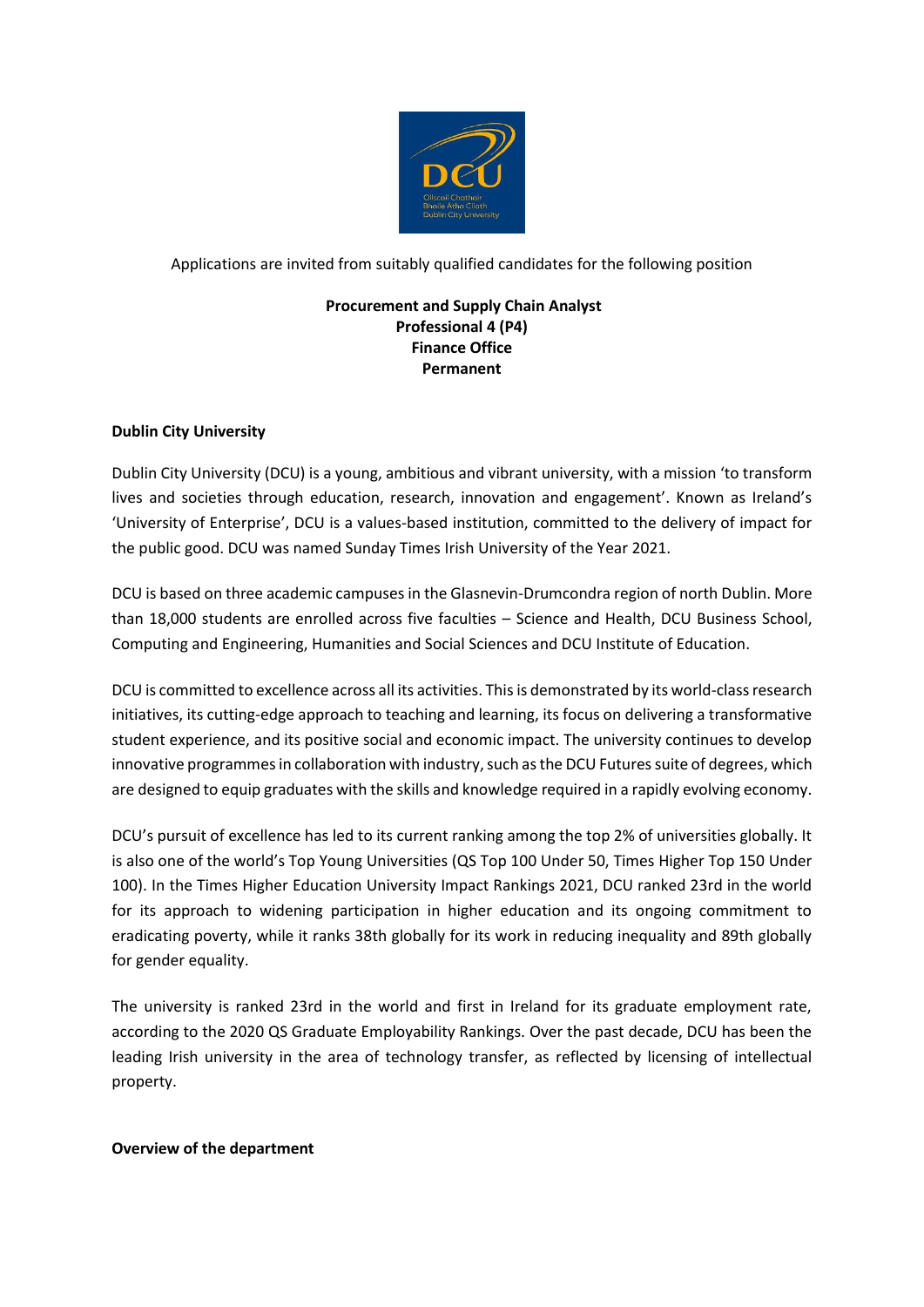The Finance Office has overall responsibility for the financial environment within the University and provides a comprehensive range of services to DCU Faculties, Schools, Research Centres, Support Departments and thirteen wholly owned commercial companies.

## **Role Profile**

This Procurement and Supply Chain Analyst role is part of the Finance Office Central Procurement Team, and supports the team delivering procurement and supply chain objectives across the University and the DCU Commercial Group of companies. The role represents an exciting opportunity for the ideal candidate to work across a range of expenditure categories, for goods, services and works, with overall annual values typically in the order of €90m. The Procurement and Supply Chain Analyst role will report to the Strategic Procurement and Supply Chain Manager and will liaise closely with other Finance Office teams, colleagues within the University and subsidiary companies, and also with external stakeholders.

## **Duties and Responsibilities**

Please refer to the job description for a list of duties and responsibilities associated with this role.

## **Qualifications and Experience**

#### **Essential Criteria**

Candidates must have a Primary Degree or equivalent (NFQ Level 7) in an appropriate area plus three years' relevant experience in a similar procurement and/or supply chain role.

## **Desired Criteria**

- Excellent written and oral communication skills.
- Excellent interpersonal skills and ability to collaborate and build positive relationships with
- other colleagues and external stakeholders.
- Ability to work flexibly, effectively and under pressure to ensure tasks are finalised to strict
- deadlines.
- Strong attention to detail to ensure completeness and accuracy of information
- Self-motivated and proactive, with the ability to organise, co-ordinate and progress the tasks
- associated with the role on an independent basis.
- Ability to work effectively on an individual basis and as part of the team, offering assistance
- to colleagues when required, and ensuring services are delivered in accordance with the
- University's requirements.
- An active interest in learning new processes and systems.
- Experience in delivering quality services to internal departments as part of a procurement
- and/or supply chain function.

The role may change in line with Department / University requirements and developments. The successful candidate will be expected to show flexibility in line with any changes which may occur.

#### **Essential Training**

The postholder will be required to undertake the following essential compliance training: Orientation, Health & Safety and Data Protection (GDPR). Other training may need to be undertaken when required.